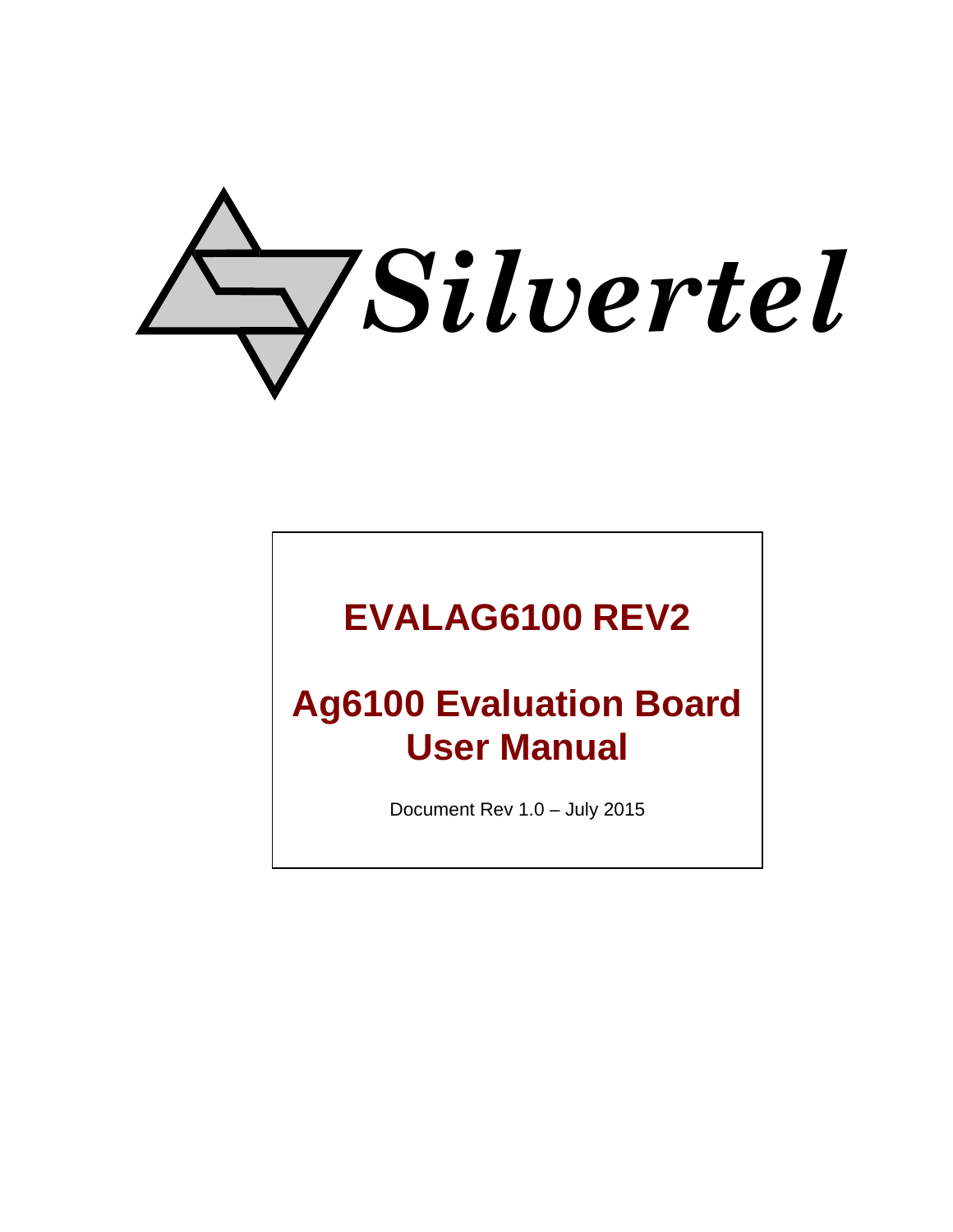## <span id="page-1-0"></span>1 Table of Contents

|                         | <b>Table of Contents</b>  |   |
|-------------------------|---------------------------|---|
| $\mathbf{2}$            | <b>Table of Figures</b>   |   |
| 3                       | <b>Introduction</b>       |   |
| $\overline{\mathbf{4}}$ | <b>Board Description</b>  | 2 |
|                         |                           |   |
|                         |                           |   |
|                         |                           |   |
|                         |                           |   |
| 5                       | <b>Equipment Required</b> |   |
| 6                       | <b>Using the Board</b>    | 5 |
|                         |                           | 5 |

## 2 Table of Figures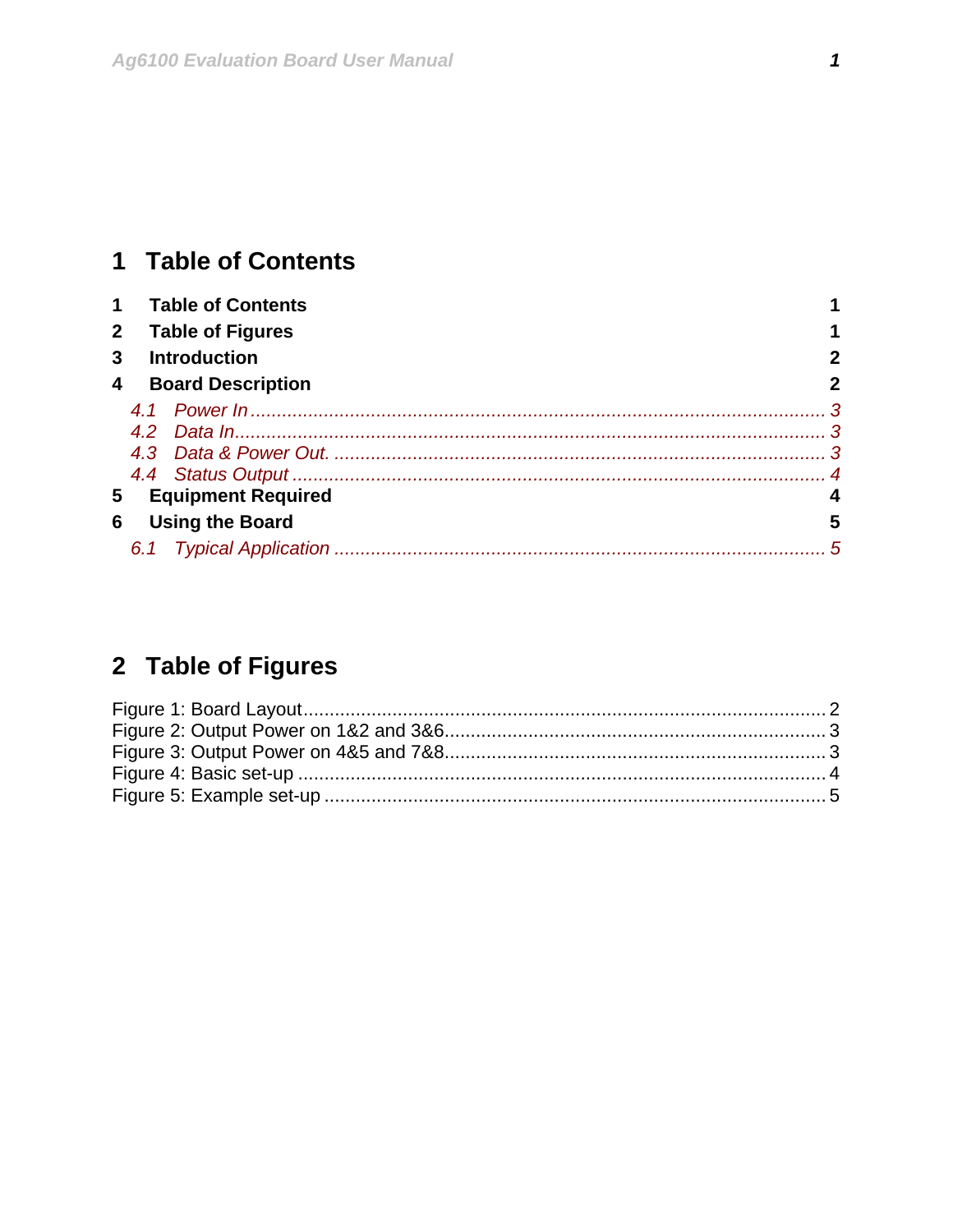## <span id="page-2-0"></span>**3 Introduction**

This manual is intended to be a guide to using the "EVALAG6100 Rev 2 evaluation board" with a Silvertel Ag6100 Power Sourcing Equipment (PSE) module.

### **4 Board Description**

The EVALAG6100 evaluation board takes power in on J3, data in on J100 and transmits data & power out on J101 (see [Figure 1\)](#page-2-1).

The board is design to handle 10/100/1000/10GBASE-T Ethernet data rates.



<span id="page-2-1"></span>Figure 1: Board Layout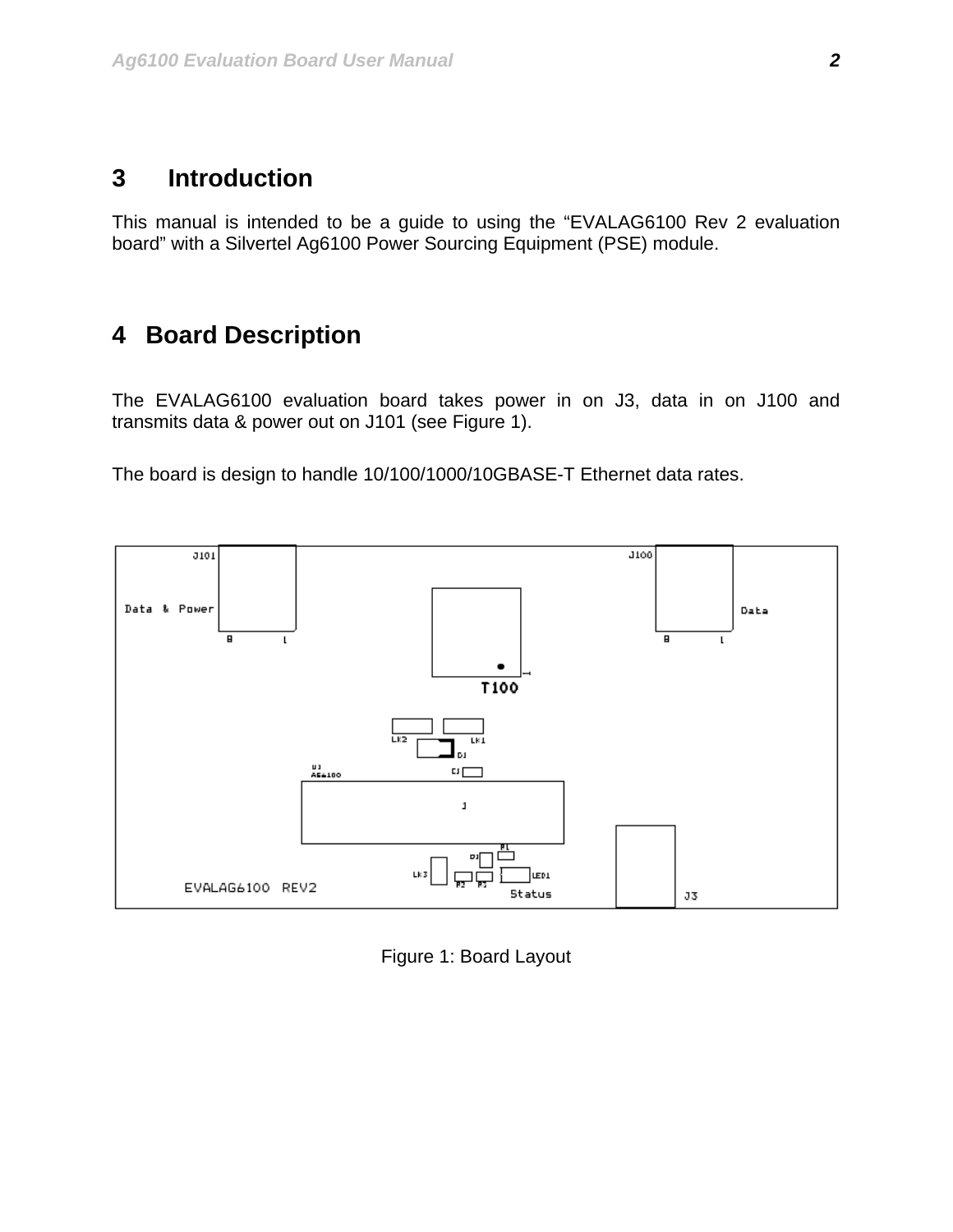#### <span id="page-3-0"></span>*4.1 Power In*

The Ag6100 evaluation board is powered from a 44V to 57V bench power supply, connected to J3 (centre pin positive).

#### *4.2 Data In*

Input data is connected to the evaluation board via J100.

#### *4.3 Data & Power Out.*

The output data & PoE power is transmitted from the evaluation board via J101.

The output PoE power can be connected to the centre taps of the data transformer by setting the links LK1 (positive) and LK2 (negative).

Figure 2 shows the link positions to connect power to the centre taps of the pairs 1&2 and 3&6.



Figure 2: Output Power on 1&2 and 3&6

Figure 3 shows the link positions to connect power to the centre taps of the pairs 4&5 and 7&8.



Figure 3: Output Power on 4&5 and 7&8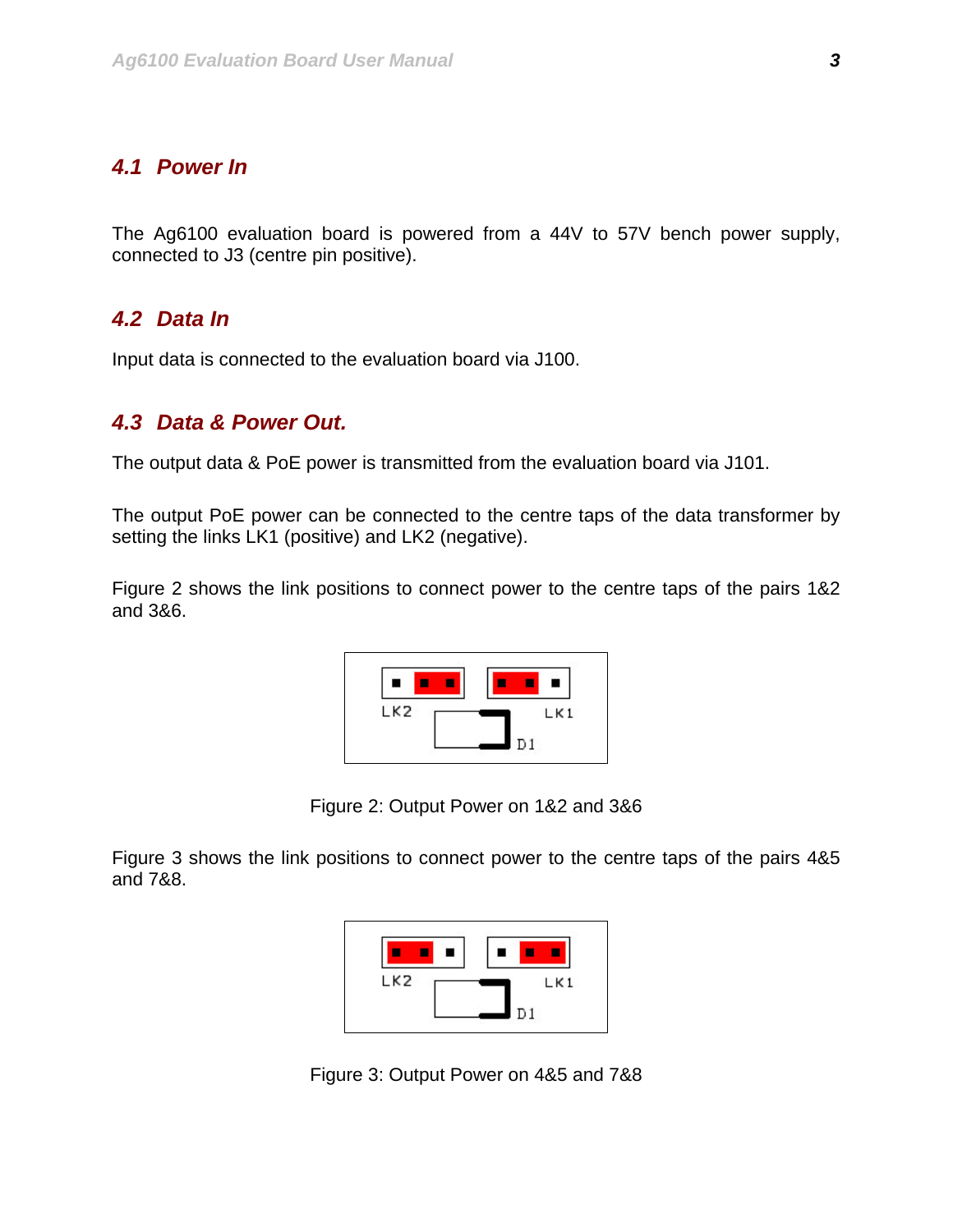#### <span id="page-4-0"></span>*4.4 Status Output*

The Status output pin is connected to an LED drive circuit. This can be isolated by removing the link LK3.

## **5 Equipment Required**

Figure 4 shows the basic set up using the Ag6100 evaluation board.

The equipment required: -

- ¾ 44V to 57V Power Supply
- ¾ Powered Device
- $\triangleright$  CAT5e cables
- $\triangleright$  Input power cable



Figure 4: Basic set-up